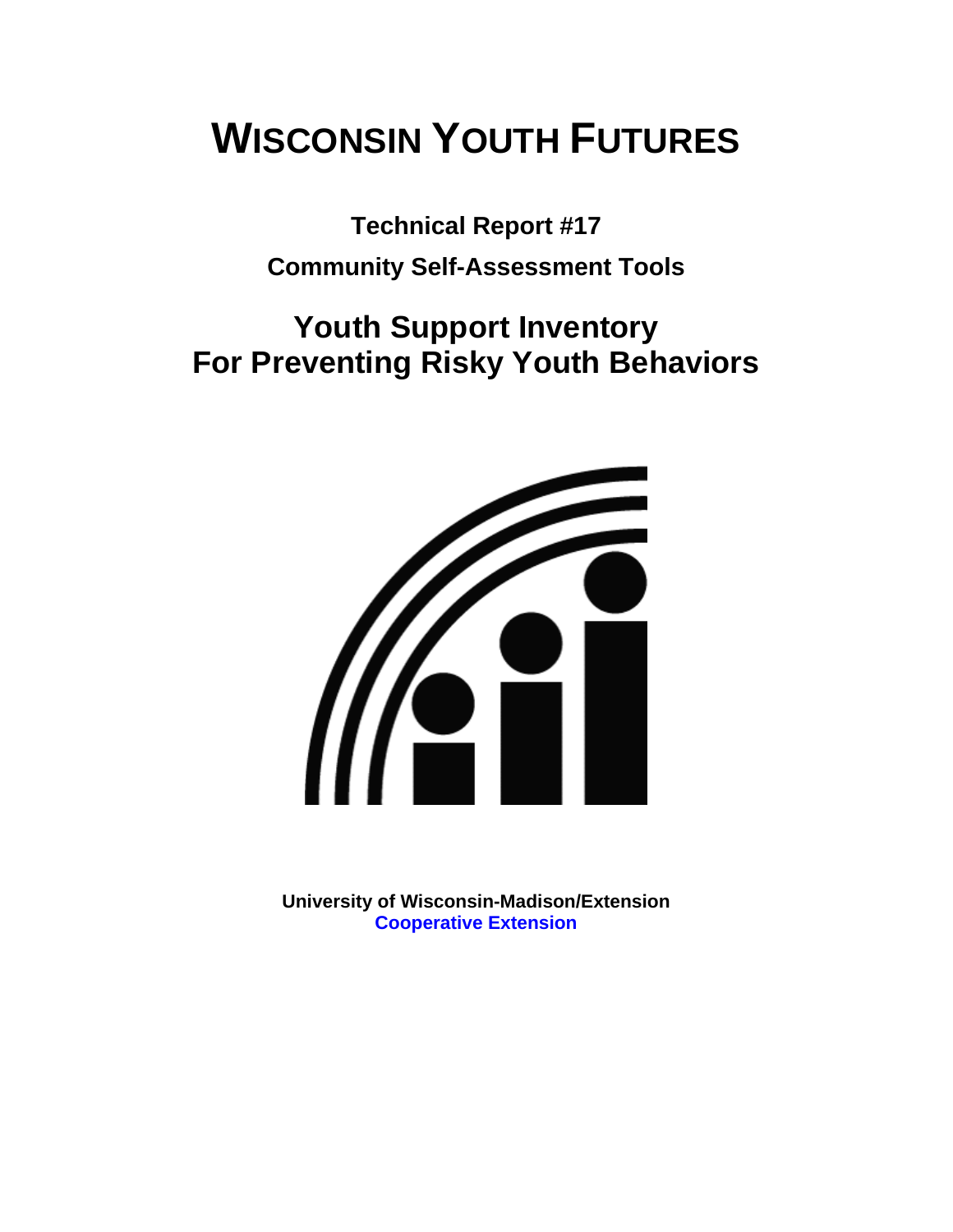## **Technical Report #17 Community Self Assessment Tools:**

## **Youth Support Inventory For Preventing Risky Youth Behaviors**

## **Instructions**

The purpose of the inventory is to identify areas where support for youth in this community is strong as well as areas where it could improve. Each item has been selected because scientific studies have found it to be related to risky behaviors among young people. While no community has all of the supports listed, it is often possible to develop supports when citizens like you think they are important.

In order to begin thinking about the resources available in your community, please rate each item to the best of your knowledge; leave blank any questions you do not have enough information to complete on your own. Several items of the inventory labeled *community data* are completed with the data from the TAP survey or other local information sources. For those items labeled *citizen rating*, fill in the blanks by marking "Extensive", "Limited", "Does Not Exist", or "?". Also note by each statement the specific supports or resources available in the community.

The inventory is usually completed by a committee or coalition, first in small groups and the in the large group. After you have rated the items in the assigned section, discuss each item with your small group. Agree on a small group rating of "Extensive", "Limited", "Does Not Exist", or "?". The "?" means you are not sure whether this support is present or available and your group will need to gather further information to find out. Ratings of "Limited" or "Does Not Exist" are gaps that exist in your community and are areas that may need attention. Select a spokesperson from the small group to report back your ratings to the large group. The members of the large group can accept the ratings of the small group or make changes. The consensus reached by the group assesses the community's strengths and shortcomings in preventing risky behaviors.

Copyright 1994 by the University of Wisconsin Board of Regents. Do not copy without permission from the authors.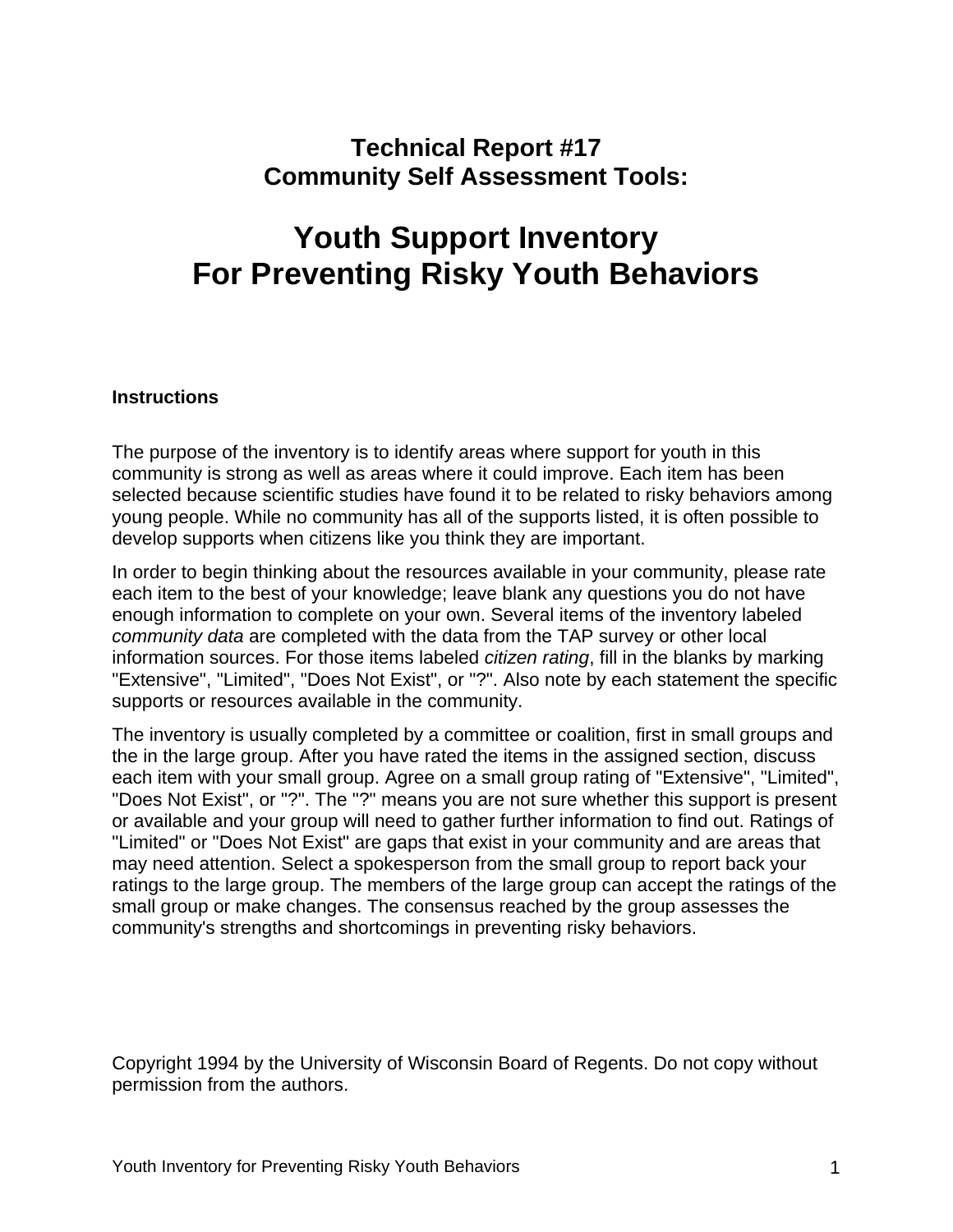## **Individual Factors**

- % 1. Percent of youth who report drinking beer, wine or hard liquor once a week or more
- % 2. Percent of youth who report having 5 or more drinks in a row in the past month

| <b>Exten</b><br>-sive | Lim-<br>ited | <b>Does</b><br><b>Not</b><br><b>Exist</b> | 2 |    |                                                                              |
|-----------------------|--------------|-------------------------------------------|---|----|------------------------------------------------------------------------------|
|                       |              |                                           |   | 3. | Youth in this community refrain from excessive alcohol<br>and other drug use |
|                       |              |                                           |   | 4. | Youth in this community feel they are capable                                |

**Family Support** 

## **Parenting Practices**

- % 5. Percent of youth who would like to talk more frequently with their parents about things that are important to them
- % 6. Percent of youth who report their parents never, rarely or sometimes know where they are when they go out at night
- % 7. Percent of youth who report they never, rarely or sometimes discuss personal problems with their mother
	- % 8. Percent of youth who report they never, rarely or sometimes discuss personal problems with their father
- 9. Parents talk to their children about things important to them in an educational, helpful way 10. Parents spend time trying to communicate with their children and be supportive 11. Parents know where their children are and who they are with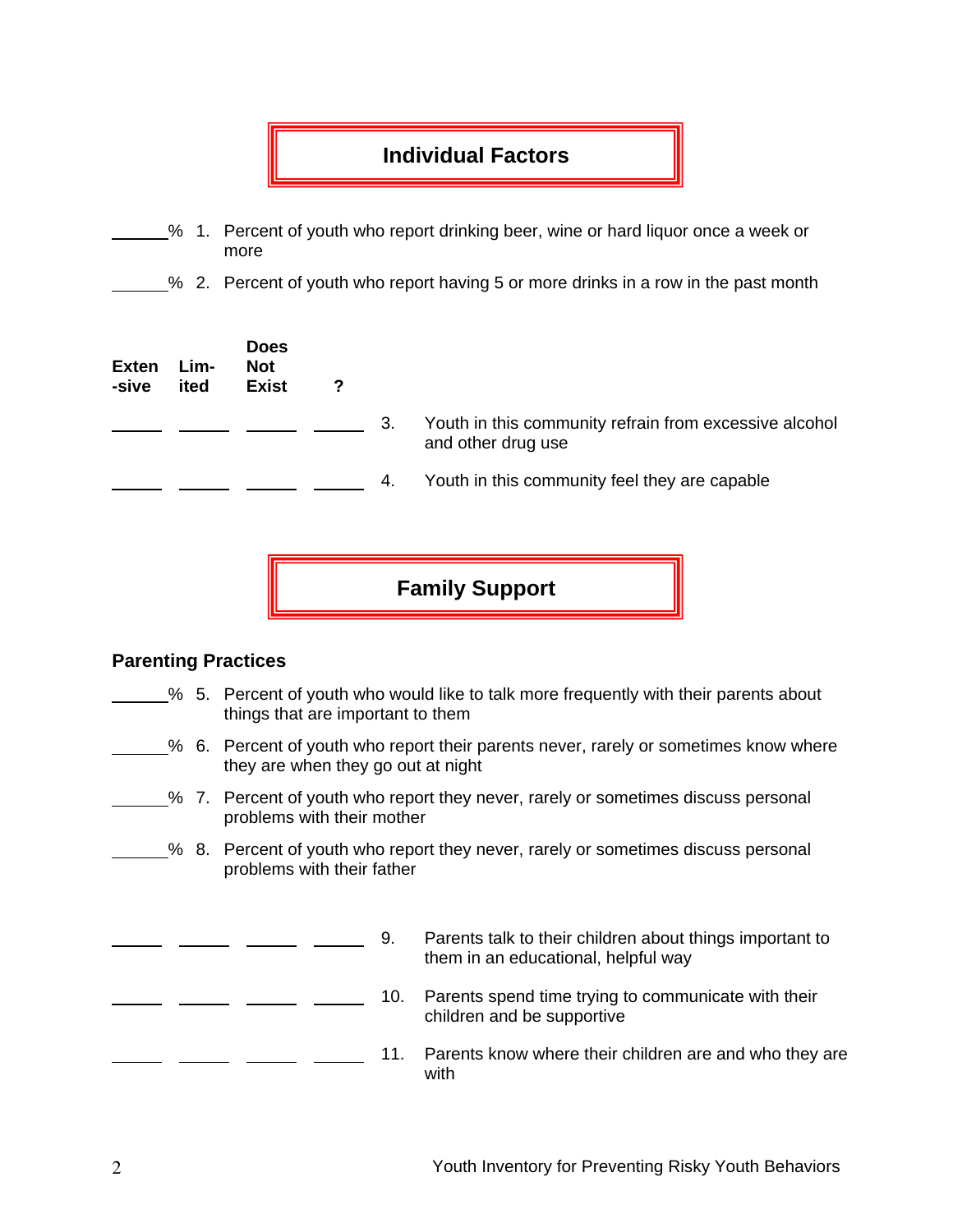#### **Parent Education Opportunities**

| <b>Exten</b><br>-sive | Lim-<br>ited | <b>Does</b><br><b>Not</b><br><b>Exist</b> | ? |     |                                                                |
|-----------------------|--------------|-------------------------------------------|---|-----|----------------------------------------------------------------|
|                       |              |                                           |   | 12. | Parent education classes are available and accessible          |
|                       |              |                                           |   | 13. | Books and pamphlets on parenting are available                 |
|                       |              |                                           |   | 14. | Newsletters on child development and parenting are<br>provided |
|                       |              |                                           |   | 15. | Home visitor programs exist for high-risk families             |

#### **Support for Families in Transition**

**16. Percent of single parent families** 

**17.** Programs are available to help people deal with stressful times (e.g. marriage, parenting, divorce, job loss)

#### **Community Support of Parents**

- % 18. Percent of youth who report neighbors would tell their parents if they saw them doing something wrong
	- % 19. Percent of youth who report their parents know the parents of their friends
- <sup>20</sup>. Neighbors and other adults in the community assist parents in monitoring youth in positive ways 21. Parents have opportunities to meet, share and talk with  $\overline{\phantom{0}}$  $\overline{a}$  and  $\overline{a}$ other parents **22.** Community has widely known, generally agreed upon norms and standards regarding issues such as alcohol use, curfews, age of dating, etc.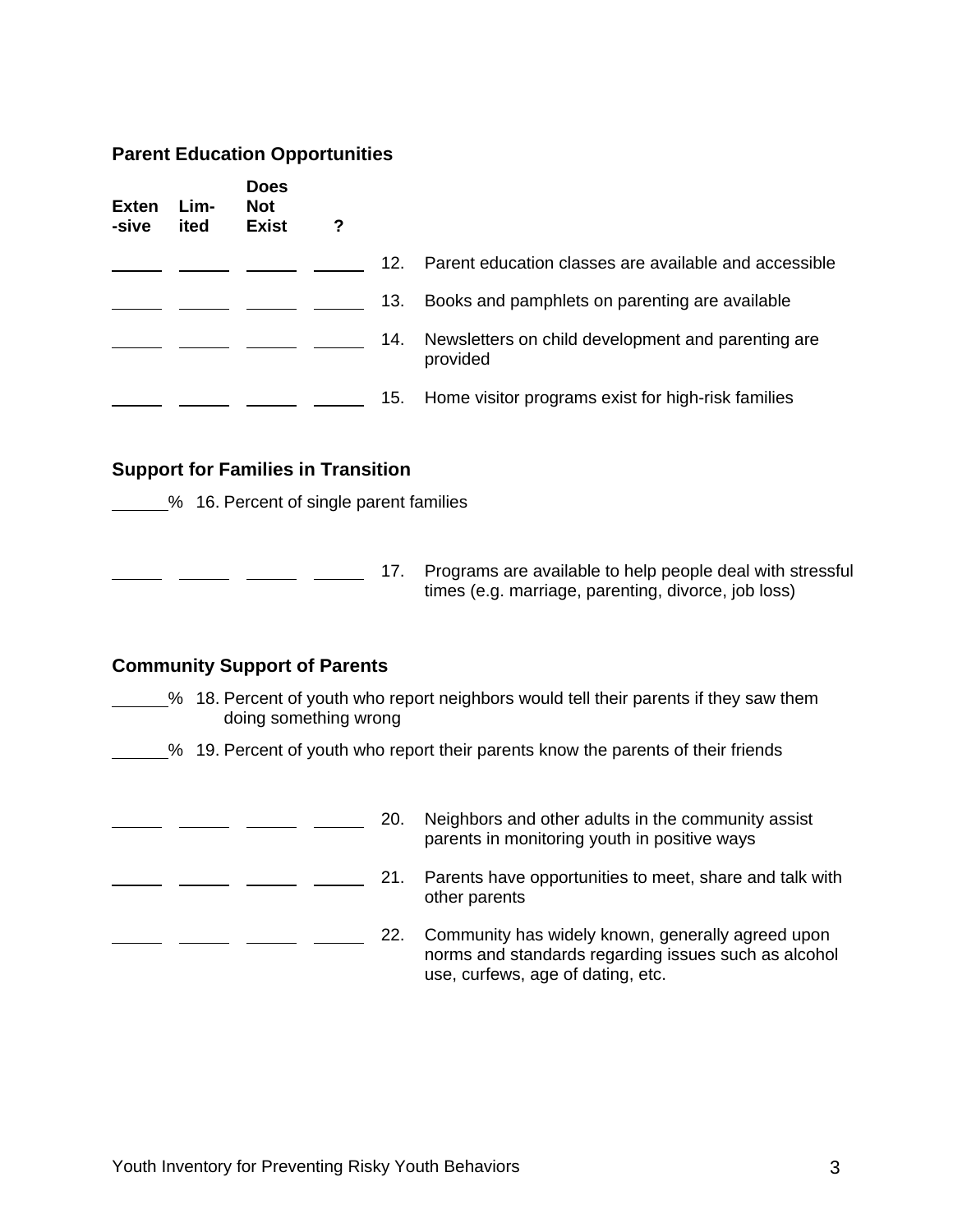## **School Support**

### **Support During School Transitions**

| Exten<br>-sive | Lim-<br>ited | <b>Does</b><br><b>Not</b><br><b>Exist</b> |     |                                                                                                                             |
|----------------|--------------|-------------------------------------------|-----|-----------------------------------------------------------------------------------------------------------------------------|
|                |              |                                           | 23. | Youth problems increase significantly when youth enter<br>high school                                                       |
|                |              |                                           | 24. | The schools and community have formal means of<br>supporting students during changes from one school<br>building to another |

#### **Student Academic Performance**

- % 25. Percent of students who believe they are getting a good and high quality education
- 50 26. Percent of unexcused absences from school
- 27. Percent of students who report getting grades of C or below
- <sup>26</sup> 28. Percent of students who report they will probably drop out before finishing high school

| 29. | Most students find their education relevant and high<br>quality                                           |
|-----|-----------------------------------------------------------------------------------------------------------|
| 30. | Schools and teachers work with students who find school<br>irrelevant or experience academic difficulties |
| 31. | Summer programs are available for students<br>experiencing academic difficulties                          |

## **Student Commitment to School**

- <sup>2</sup>% 32. Percent of students who agree or strongly agree that the rules in school are enforced fairly
	- % 33. Percent of students who report they enjoy going to school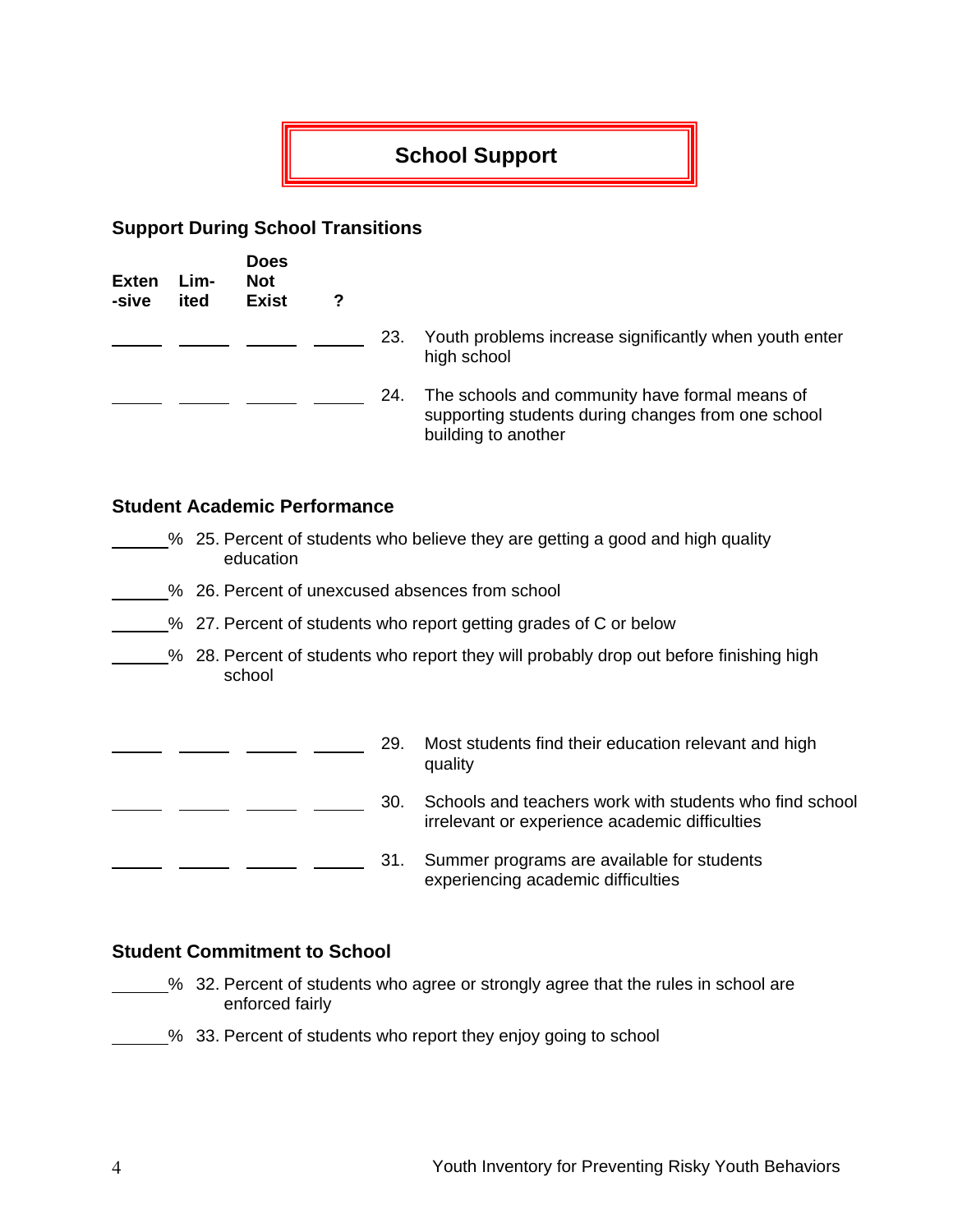| Exten<br>-sive | Lim-<br>ited | <b>Does</b><br><b>Not</b><br><b>Exist</b> | 7 |     |                                                                                                                                                 |
|----------------|--------------|-------------------------------------------|---|-----|-------------------------------------------------------------------------------------------------------------------------------------------------|
|                |              |                                           |   | 34. | Students are involved in making decisions about school<br>life (i.e., rules for behavior, extracurricular activities,<br>school beautification) |
|                |              |                                           |   | 35. | Students are given the opportunity to learn skills<br>necessary for successful involvement in school activities                                 |
|                |              |                                           |   | 36. | Students are recognized and rewarded for their<br>involvement in school                                                                         |

## **Teaching and School Practices**

| 37. | The school and teachers have clear rules and<br>expectations for students |
|-----|---------------------------------------------------------------------------|
| 38. | School rules are consistently enforced among students                     |
| 39. | Students have frequent opportunities to meet with<br>advisors or teachers |
| 40. | The school takes special steps to welcome new students                    |



% 41. Percent of students who worry quite a bit or very much about not fitting in with other kids at school

- % 42. Grade(s) at which students report worrying most about being pressured to become involved in problem behavior
	- 43. Help is available for students who are depressed, aggressive, withdrawn, isolated or rejected

44. School and community campaigns attempt to change peer norms that encourage involvement in problem **behaviors**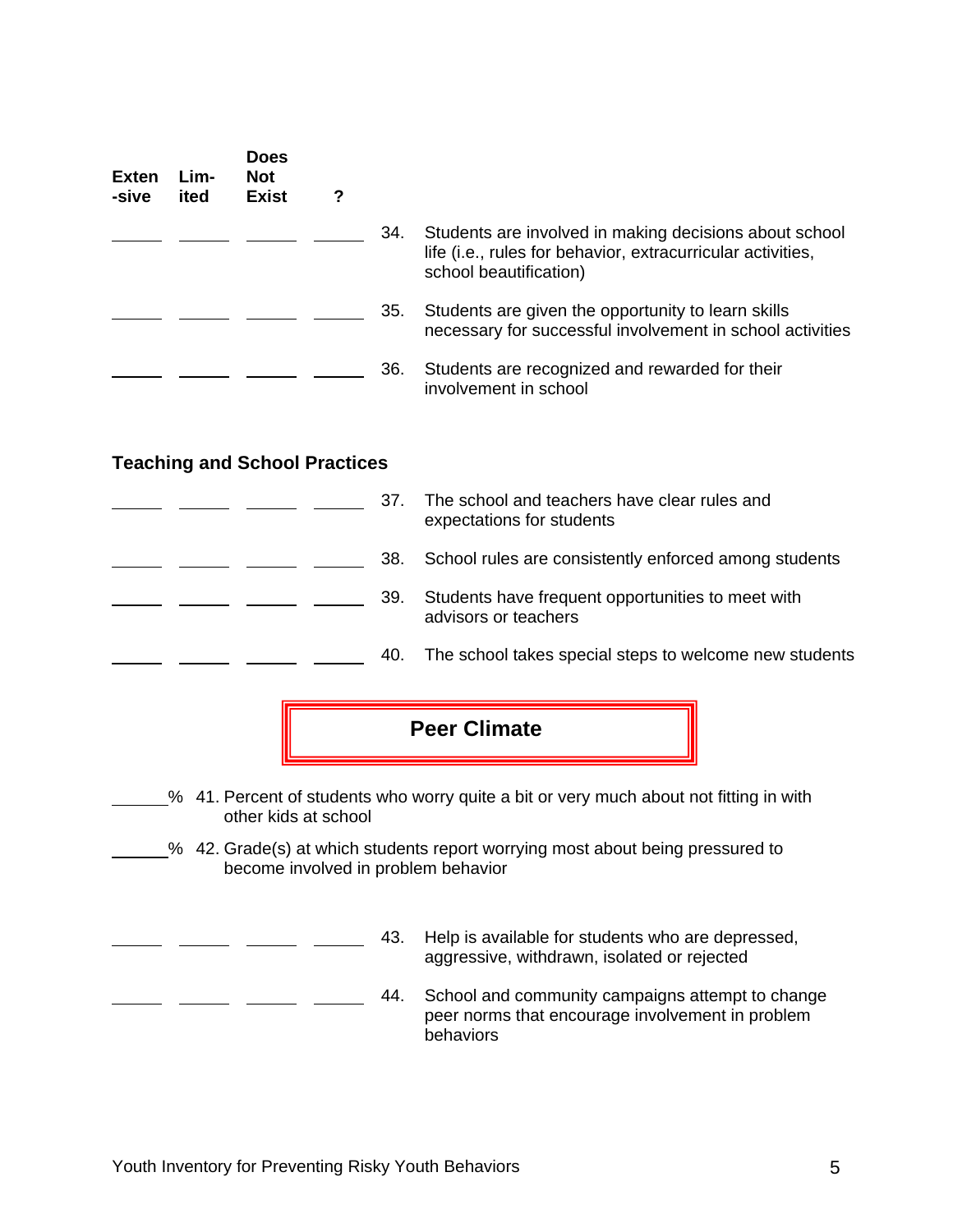| <b>Exten</b><br>-sive | Lim-<br>ited          | <b>Does</b><br><b>Not</b><br><b>Exist</b> | ?                                  |     |                                                                                                                                                  |
|-----------------------|-----------------------|-------------------------------------------|------------------------------------|-----|--------------------------------------------------------------------------------------------------------------------------------------------------|
|                       |                       |                                           |                                    | 45. | Youth who do not use substances, who are not sexually<br>active and/or who do well in school are visible, supported<br>and rewarded              |
|                       |                       |                                           |                                    | 46. | Older youth interact with and serve as positive role<br>models for youth (e.g. peer counseling, mentoring, or<br>tutoring programs)              |
|                       |                       |                                           |                                    | 47. | Clubs exist that encourage academic, athletic, artistic or<br>other pursuits that require concentration and attention                            |
|                       |                       |                                           |                                    |     | <b>Community Support</b>                                                                                                                         |
|                       |                       | <b>Economic Conditions</b>                |                                    |     |                                                                                                                                                  |
|                       |                       |                                           |                                    |     | % 48. Unemployment rate in the community                                                                                                         |
|                       |                       |                                           |                                    |     | % 49. Percent of families with children living in poverty                                                                                        |
|                       |                       |                                           |                                    |     | % 50. Percent of children eligible for Head Start who are not being served                                                                       |
|                       |                       |                                           |                                    |     |                                                                                                                                                  |
|                       |                       |                                           |                                    | 51. | Opportunities exist for poor children in the community                                                                                           |
|                       | <b>Neighborliness</b> |                                           |                                    |     |                                                                                                                                                  |
|                       |                       |                                           |                                    | 52. | People know each other and help each other out                                                                                                   |
|                       |                       |                                           |                                    | 53. | Efforts are made to welcome new families to the<br>community                                                                                     |
|                       |                       |                                           | <b>Neighborhood Norms/Policies</b> |     |                                                                                                                                                  |
|                       |                       |                                           |                                    | 54. | Adults in the community act as positive role models                                                                                              |
|                       |                       |                                           |                                    | 55. | Efforts exist to counteract the media portrayal of alcohol<br>use, sexual activity and other unhealthy behaviors as<br>attractive and widespread |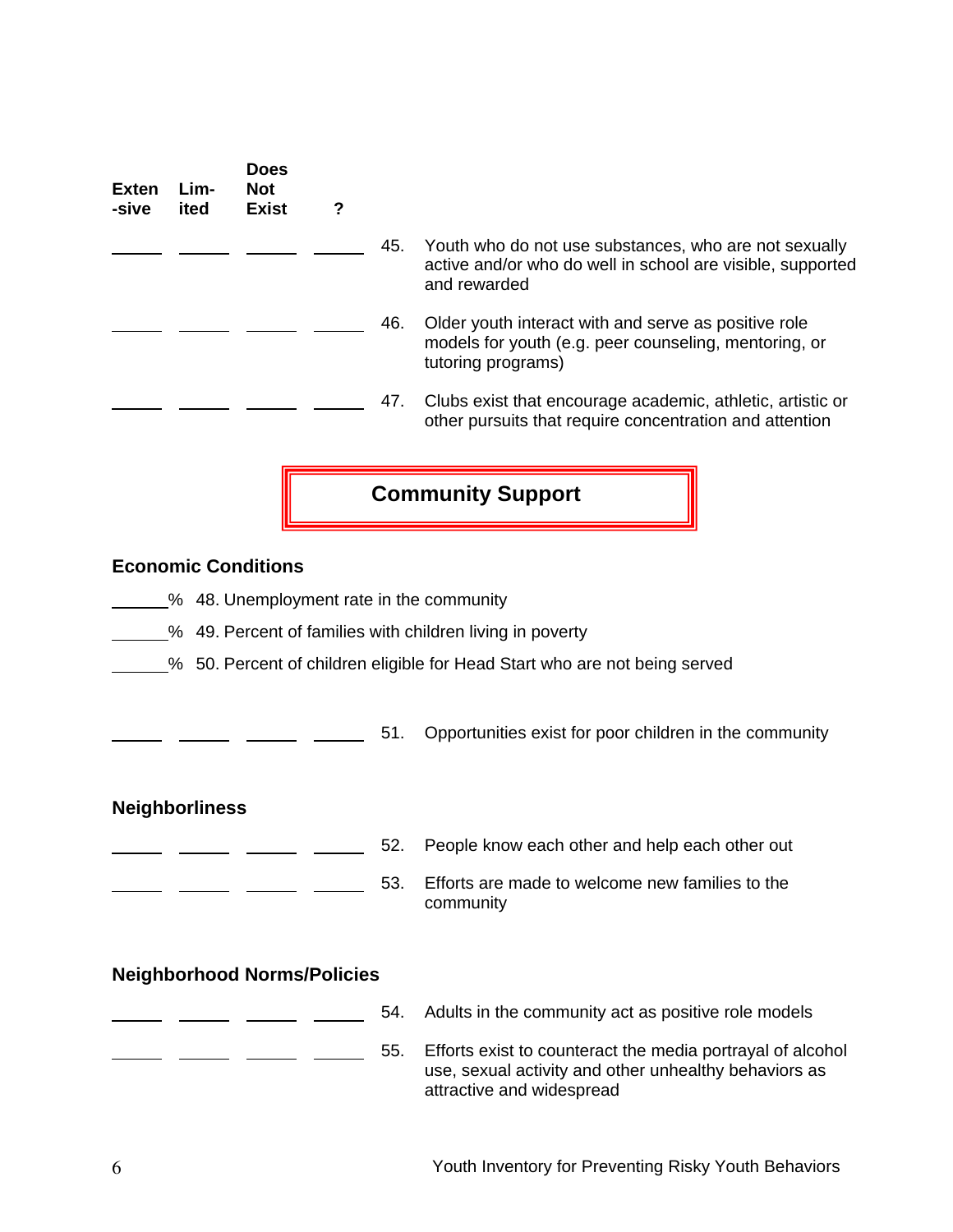## **Meaningful Youth Roles**

## **Recreational/Educational Opportunities**

| <b>Exten</b><br>-sive | Lim-<br>ited | <b>Does</b><br><b>Not</b><br><b>Exist</b> | ? |     |                                                                                                                                                                  |
|-----------------------|--------------|-------------------------------------------|---|-----|------------------------------------------------------------------------------------------------------------------------------------------------------------------|
|                       |              |                                           |   | 56. | Opportunities exist for high-risk youth to have fun without<br>alcohol                                                                                           |
|                       |              |                                           |   | 57. | Positive ways exist for youth to show their independence<br>and demonstrate their maturity                                                                       |
|                       |              | <b>Prevention Programs</b>                |   |     |                                                                                                                                                                  |
|                       |              |                                           |   | 58. | Prevention programs begin early before the behavior<br>starts                                                                                                    |
|                       |              |                                           |   | 59. | Prevention programs are in place for aggressive boys,<br>ages 5, 6 and 7                                                                                         |
|                       |              |                                           |   | 60. | Students have the opportunity to learn such skills as<br>decision making, personal responsibility, stress<br>management, conflict resolution, and refusal skills |
|                       |              | <b>Religious Opportunities</b>            |   |     |                                                                                                                                                                  |
|                       |              |                                           |   |     | % 61. Percent of young people who attend church services or participate in other<br>church activities (i.e. choir, religious classes, and church youth groups)   |
|                       |              |                                           |   | 62. | Organized religious activities are available for youth                                                                                                           |
|                       |              |                                           |   | 63. | Organized religious activities are relevant to youth needs                                                                                                       |
|                       |              | <b>Preparation for Adult Roles</b>        |   |     |                                                                                                                                                                  |
|                       |              |                                           |   | 64. | Youth develop meaningful personal relationships with<br>adults in the community                                                                                  |
|                       |              |                                           |   | 65. | Youth have the opportunity to engage in community                                                                                                                |

service they perceive as useful and important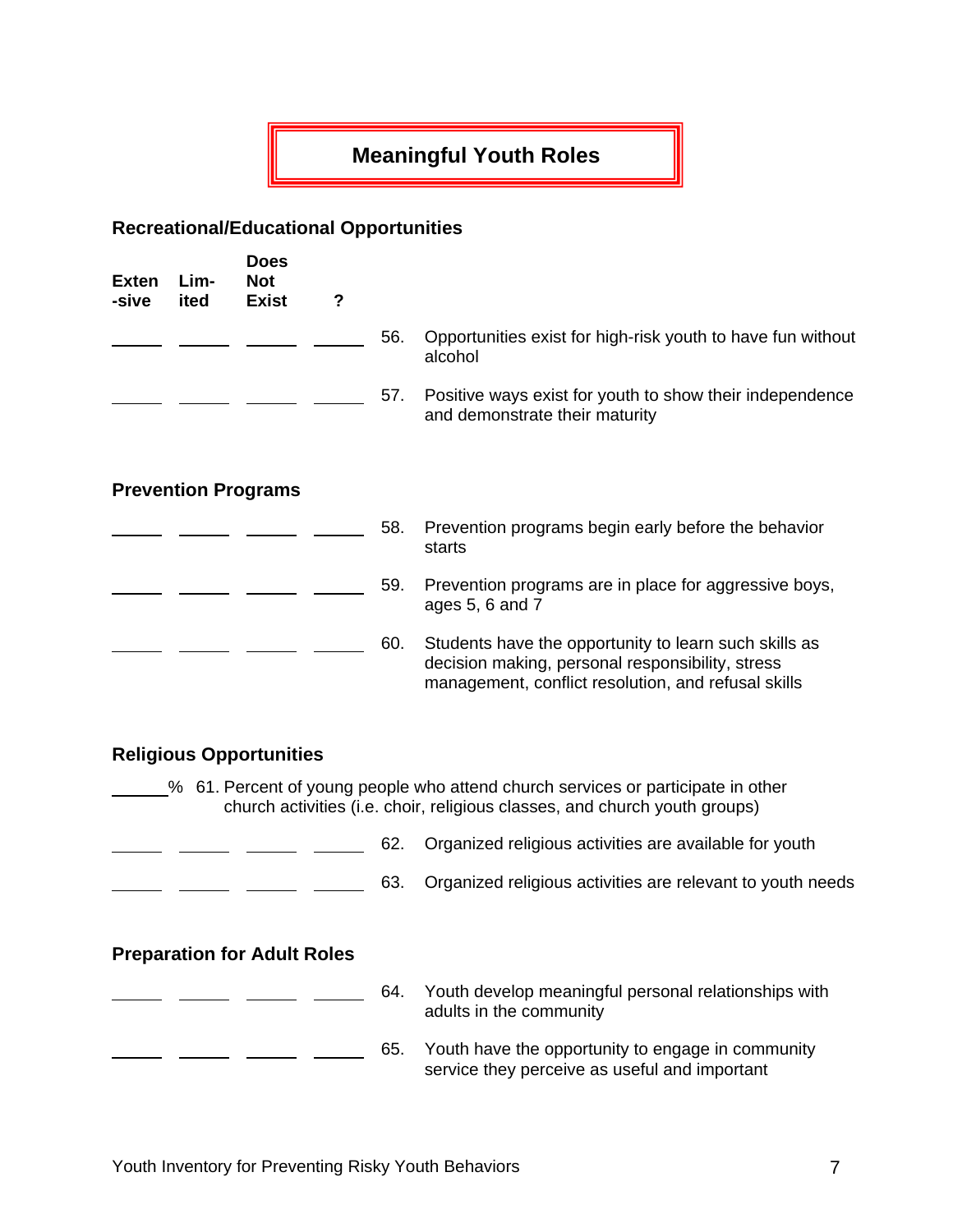## **Equal Opportunities Exist for Youth**

| Exten<br>-sive | Lim-<br>ited | <b>Does</b><br>Not<br><b>Exist</b> | 7 |     |                                                                               |
|----------------|--------------|------------------------------------|---|-----|-------------------------------------------------------------------------------|
|                |              |                                    |   | 66. | Youth are rewarded for meaningful involvement                                 |
|                |              |                                    |   | 67. | Youth receive equal encouragement to pursue a good job<br>or higher education |

Developed by Karen Bogenschneider, UW-Madison/Extension and Mary R. Huser, Youth Outreach Educator, UW-Madison/Extension, 1992; Revised 1994. To reprint, contact Professor Karen Bogenschneider at (608) 262-4070.

#### **Citation Information:**

Bogenschneider, K., & Huser, M. R. (1994). *Youth Support Inventory for Preventing Risky Youth Behaviors.* (Wisconsin Youth Futures Technical Report No. 17, 18 pgs.). Madison, WI: University of Wisconsin-Madison/Extension.